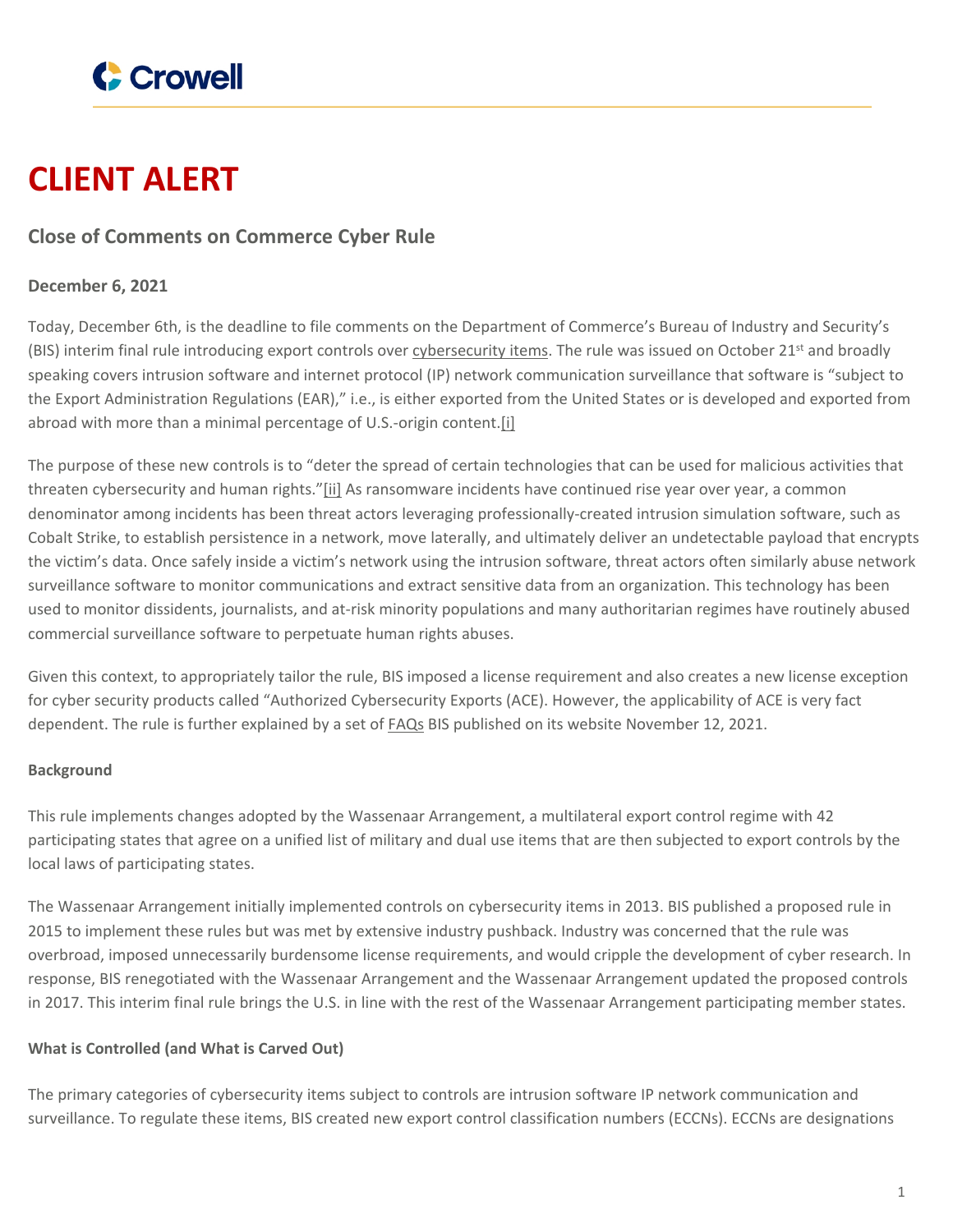

used to identify items on the Commerce Control List (CCL), one of the lists used to determine the necessity of an export license from BIS.

#### Intrusion Software

Intrusion Software is defined as software specially designed or modified to avoid detection by monitoring tools, or to defeat protective countermeasures, of a computer or network-capable device, and performing any of the following:

- The extraction of data or information, from a computer or network-capable device, or the modification of system or user data; or
- The modification of the standard execution path of a program or process in order to allow the execution of externally provided instructions.

#### ECCNs that were added or modified to cover intrusion software include

- 4A005: to cover "systems, equipment and components specially designed or modified for the generation, command and control, or delivery of intrusion software."
- 4D004: to cover software specially designed or modified for the generation, command and control, or delivery of intrusion software.
	- o However, software specifically designed and limited to providing basic updates and upgrades is excluded from this definition.
- 4E001.c: to cover technology for the development of intrusion software.
- 4E001.a: to cover technology for the development, production, or use of equipment or software controlled by certain ECCNS in 4A.
	- o However, software designed for vulnerability disclosure and cyber incident response is excluded for certain end users. The new rule defines "vulnerability disclosure" and "cyber incident response."

#### IP Network Communications

ECCN 5A001.j was added to cover IP network communications surveillance systems or equipment. In order to fall under the ECCN the item must meet all of the following:

- Performing all of the following on a carrier class IP network (*e.g.,* national grade IP backbone):
	- o Analysis at the application layer (Layer 7 of the Open Systems Interconnection (OSI) model);
	- o Extraction of selected metadata and application content (*e.g.,* voice, video, messages, attachments); *and*
	- o Indexing of extracted data; *and*
- Being "specially designed" to carry out all of the following:
	- o Execution of searches on the basis of "hard selectors"; *and*
	- o Mapping of the relational network of an individual or of a group of people.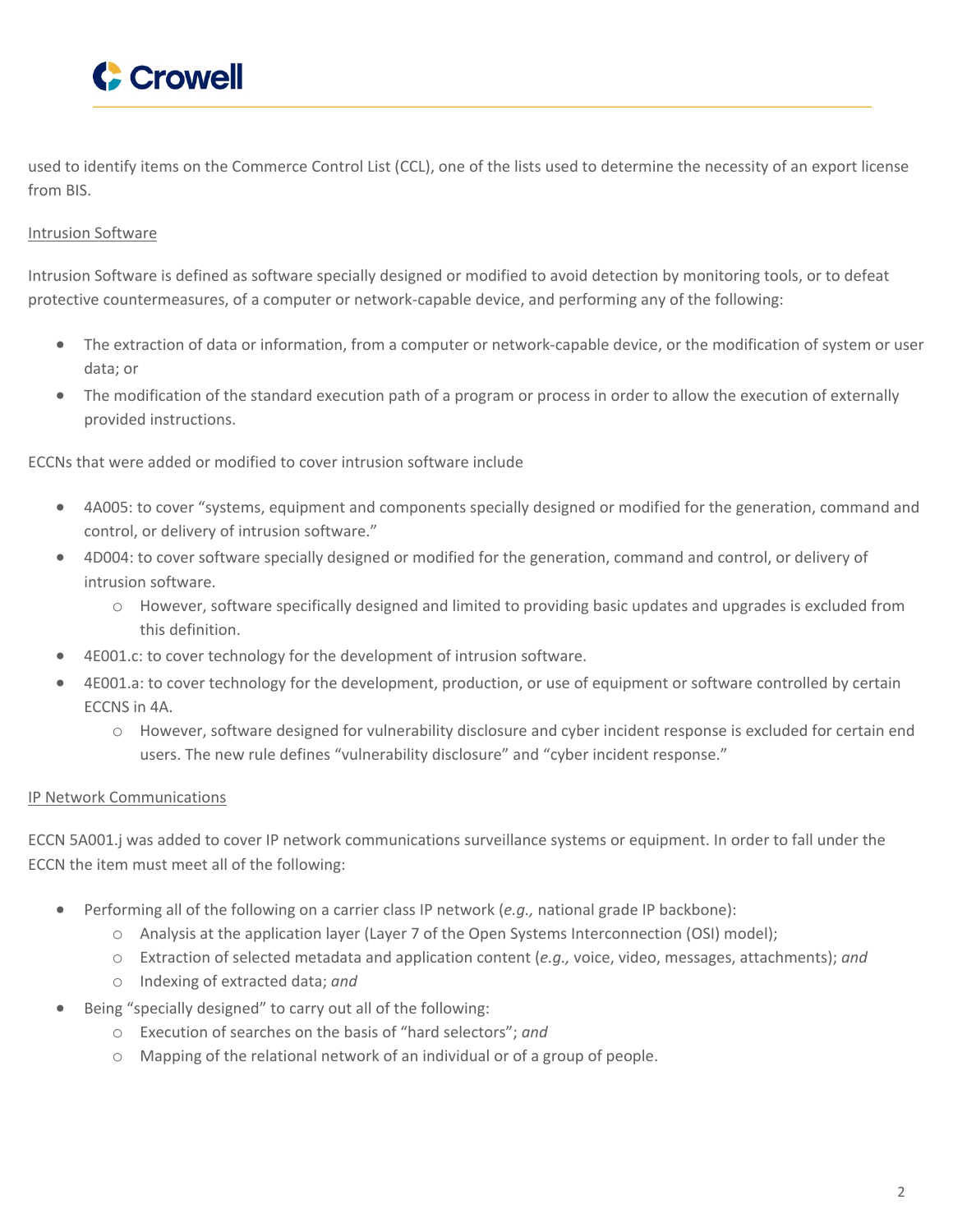

#### **License Exception: ACE**

License exceptions allow items that normally require a BIS license to be exported reexported, or transferred without going through the licensing process. The interim final rule creates a new license exception, Authorized Cybersecurity Exports (ACE). Generally, ACE allows for the export, reexport, and transfer of "cyber security items" for certain end uses and end users.

There are several end uses and end users excluded from license exception ACE; a a license would be needed for these transactions:

#### End Uses Not Eligible for ACE

ACE can never be used if the exporter, reexporter, or transferrer knows or has reason to know at the time of the transaction that the cybersecurity item will be "used to affect the confidentiality, integrity or availability of information or information systems, without authorization by the owner, operator, or administrator of the information system"

#### End Users Not Eligible for ACE

ACE can never be used for Cuba, Iran, North Korea, or Syria[iii]

The next set of end user restrictions turns on the applicability of two types of users.

- "*Government end user*" as defined for this section of the EAR which means "a national, regional or local department, agency or entity that provides any governmental function or service, including international governmental organizations, government operated research institutions, and entities and individuals who are acting on behalf of such an entity. This term includes retail or wholesale firms engaged in the manufacture, distribution, or provision of items or services, controlled on the Wassenaar Arrangement Munitions List."
- "*Favorable Treatment Cybersecurity End User*" which includes: U.S. subsidiaries, providers of banking and other financial services, insurance companies, and civil health and medical institutions providing medical treatment or otherwise conducting the practice of medicine, including medical research.

ACE cannot be used for government end users in "Group D" countries[iv] such as Russia and China.[v] There is an exception to the exclusion. Certain types of cybersecurity products can be exported, reexported, or transferred to certain end users for certain end uses in these Group D countries only: Cyprus, Israel and Taiwan.

ACE cannot be used for non-government end users in countries listed in group D:1 (which is controlled for national security reasons) or group D:5 (which includes U.S. arms embargoed countries). These groups also include China and Russia. Two exceptions to this exclusion are

- Favorable Treatment Cybersecurity End Users (defined above) can still use ACE for certain cybersecurity items.
- When cybersecurity items are being exported for use in a vulnerability disclosure or cyber incident response (as discussed above) they may use ACE.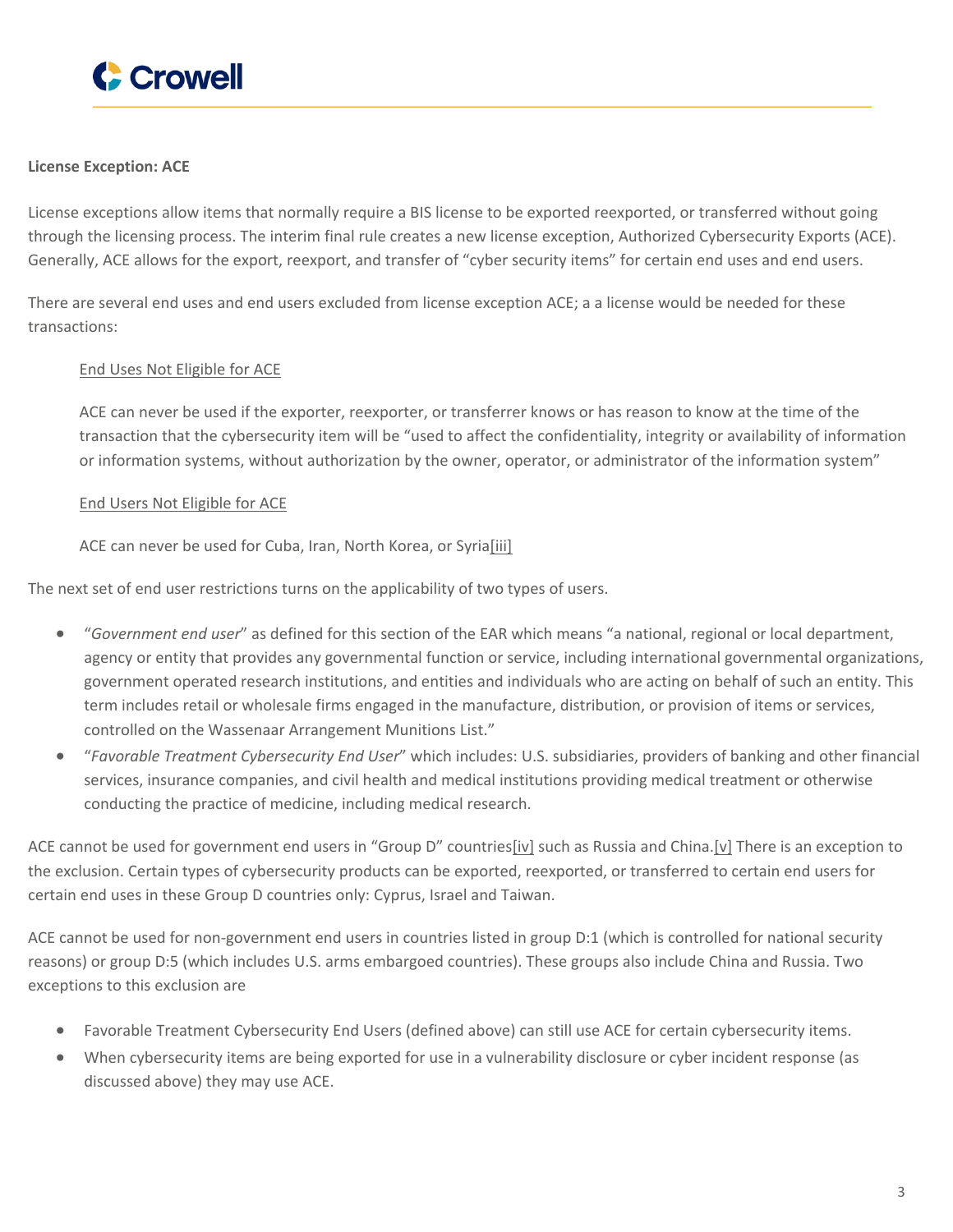

#### **Notable FAQS:**

The EAR 'cyber rule' [FAQs](https://www.bis.doc.gov/index.php/documents/pdfs/2872-cyber-tools-le-ace-faqs-final-version-nov-2021/file) recently published answer several important questions, such as:

- "Published" technologies are not "subject to the EAR" and are not subject to the new controls. "Published" and open source are not necessarily the same thing. BIS considers software "published" if it is made available to the public without further restrictions on dissemination. "Open source" may still subject those obtaining the source code to further restrictions on the dissemination of that source code. There are further requirements for software with encryption functionality to be considered "published," including a requirement to supply the source code to BIS.
- Newly-identified vulnerabilities, also known as "zero day" exploits, in and of themselves are not affected by the rule; however, a vulnerability that is bundled with a payload that includes certain command and control capabilities very well could be covered by the rule.
- Intra-company transfers of surveillance technology to monitor a company's own networks overseas, in most situations, would not require an export license.
- Whether a license is required may in fact depend on the context for which the technologies sought to be exported are going to be used – license exceptions exist when technologies will be used for vulnerability disclosure or incident response.
- License exemptions do not apply whenever an exporter would have reason to believe that the technology at issue will be misused to eavesdrop, steal, alter, or destroy another's data without authorization.

#### **Take Away**

Although BIS announced that it was seeking to minimize the impact, the rule will directly affect penetration testers, red teams, cybersecurity researchers, and software companies, with knock-on effects throughout the cybersecurity supply chain because it will affect the way certain products are sourced and the methodologies used to assess and measure cybersecurity risk and compliance. Any US company that exports software and technologies "subject to the EAR" must carefully review these new requirements to determine whether any products or services may be covered by these new rules. Similarly, companies abroad that rely on cybersecurity software and technologies from the United States, should also analyze the new rules to ensure that critical services are not interrupted or discontinued.

[i] Definition of cybersecurity items are any item defined in § 740.22 of the EAR as ECCNs 4A005, 4D001.a (for 4A005 or 4D004), 4D004, 4E001.a (for 4A005, 4D001.a (for 4A005 or 4D004) or 4D004), 4E001.c, 5A001.j, 5B001.a (for 5A001.j), 5D001.a (for 5A001.j), 5D001.c (for 5A001.j or 5B001.a (for 5A001.j)), and 5E001.a (for 5A001.j or 5D001.a (for 5A001.j)).

[ii] Except of statement from U.S. Secretary of Commerce Gina M. Raimondo.

[iii] Country groups E:1 and E:2

[iv] The list of countries in Group D can be found here. [https://www.bis.doc.gov/index.php/documents/regulation-docs/2255](https://www.bis.doc.gov/index.php/documents/regulation-docs/2255-supplement-no-1-to-part-740-country-groups-1/file) [supplement-no-1-to-part-740-country-groups-1/file](https://www.bis.doc.gov/index.php/documents/regulation-docs/2255-supplement-no-1-to-part-740-country-groups-1/file)